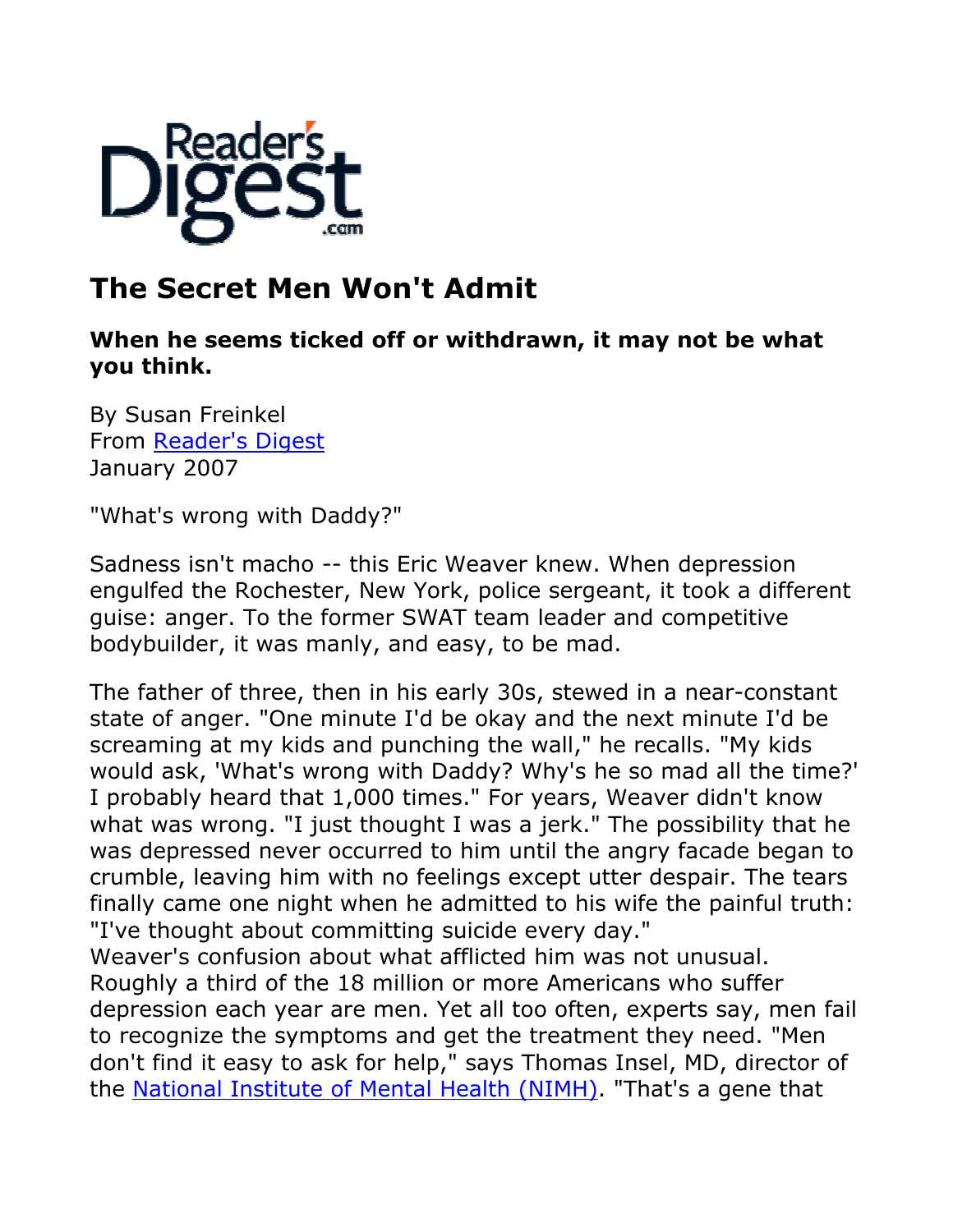must be on the Y chromosome." In an effort to redress that masculine blind spot, in 2003 NIMH launched an educational campaign featuring real men talking about their experiences with depression. Their stories were markedly different from women's.

For years, experts suspected that gender makes a big difference in depression. Studies from New York to New Zealand have repeatedly found the same startling statistic: About twice as many women as men suffer from depression. That finding was considered one of the bedrock facts of modern mental health. Yet it has recently come under attack from critics who, concerned about under-reporting of male depression, are raising the heretical question: Do men actually experience it as much as women do?

#### **The Depression Gender Gap**

Harvard psychologist William Pollack, PhD, is leading the charge against the well-entrenched depression gender gap. Director of the Center for Men at McLean Hospital, Pollack argues that men's rate of depression may be nearly equal to women's. Just look at suicide rates, he says: Male suicides outnumber females four to one. That ratio "is way too high to say that men's depression numbers are so low," he notes.

Pollack and others contend that male depression goes unrecognized because, unlike the female version, it often doesn't fit the textbook signs -- at least in the early stages, when it's easiest to intervene. A fullbore clinical depression looks much the same in both sexes. But in the prelude to a breakdown, that deepening despair is often expressed in very different ways. Unlike women, "men don't come in talking about feeling sad or depressed per se," says Sam Cochran, PhD, a psychologist at the University of Iowa and co-author of *Deepening Psychotherapy With Men*. "They come in complaining about problems at work or their performance on the job." Instead of being weepy, men are more apt to be irritable and angry -- moods that aren't included in the classic diagnostic tests. "Their sadness and helplessness are hidden behind a mask of anger," says Pollack. Often, unfortunately, neither doctors nor men themselves recognize that as a red flag.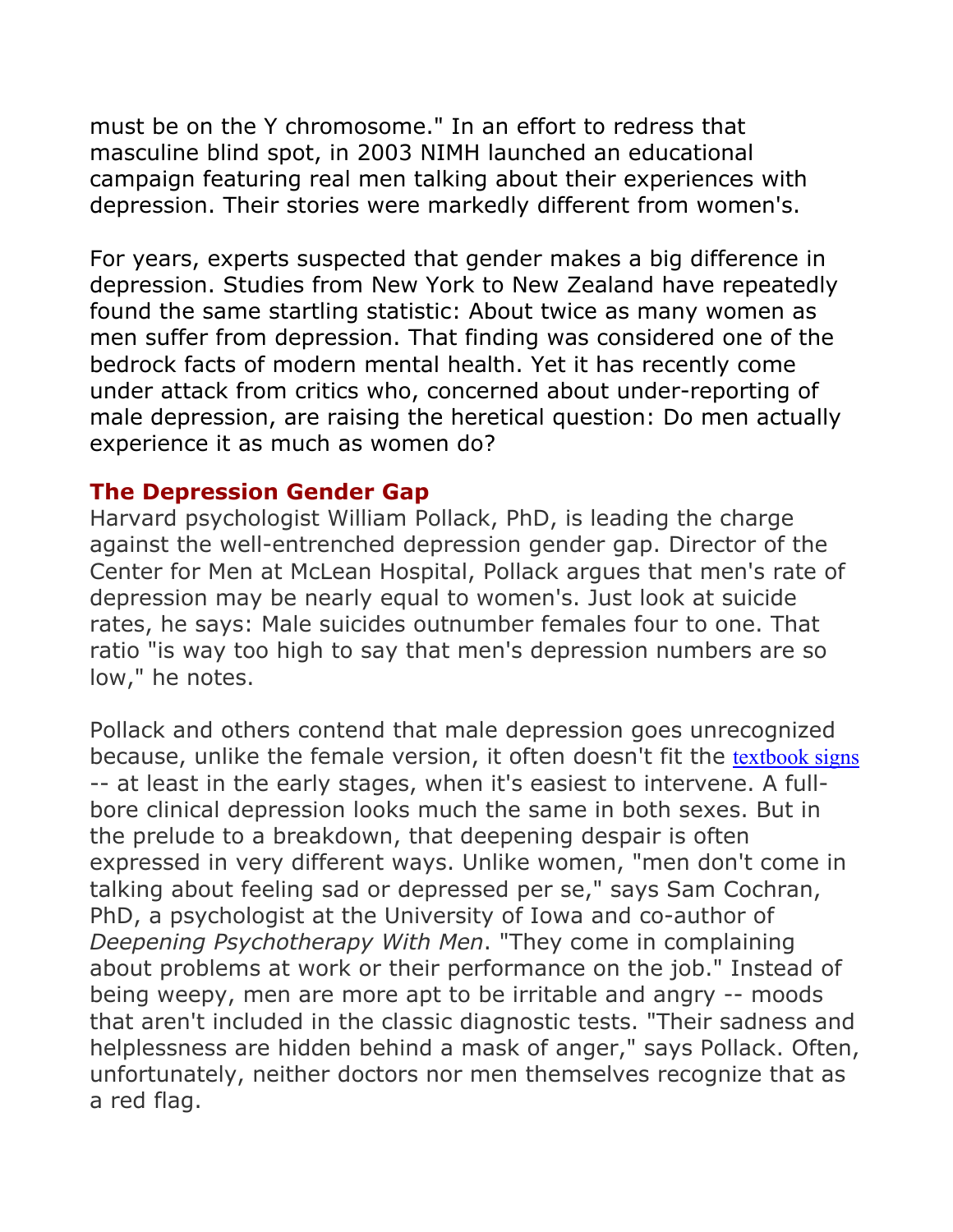"Men tend to act out" to avoid dealing with uncomfortable feelings, adds Fredric Rabinowitz, PhD, Cochran's co-author and a psychologist at the University of Redlands in California who works primarily with men. If they feel bad, they're apt to get into fights on the job or at home, withdraw from family and friends, become obsessed with work or hobbies. Most significantly, men often turn to drinking or drugs.

#### **The Real Difference Between the Sexes**

That's how Jimmy Brown knew he was in trouble. The New York City firefighter survived the collapse of the World Trade Center. He managed to dig himself out and miraculously suffered no serious physical injuries. But the psychological trauma lingered, and he began drinking, even at work, though he knew it could cost him his job. During breaks, he'd sneak back to his car for a beer. One beer a day turned into two, then three, and then a six-pack. "You'd have all these beers and still not be calmed down," he recalls. Luckily, Brown had worked as a peer counselor with the police department and was able to see that he needed help. He went on "light duty" and began therapy.

"Many men turn to substance abuse as a way to ward off depression," says Pollack. Men have two to four times the rate of substance-abuse problems as women, and Pollack contends that if this was recognized as a sign of depression, the gender gap would substantially narrow.

That's what some researchers have found when they've taken alcohol out of the equation. In studies of two communities that prohibit alcohol or have very low rates of use -- the Amish and Orthodox Jews -- researchers have found that male and female rates of depression were the same.

But not all the evidence supports Pollack's argument. Most experts are convinced that women's higher rate of depression is not just a statistical illusion, but that it reflects real differences between the sexes. "I suspect that when you control for all the varying aspects of how the illness presents," says NIMH's Dr. Insel, "it will still be more common in women than men."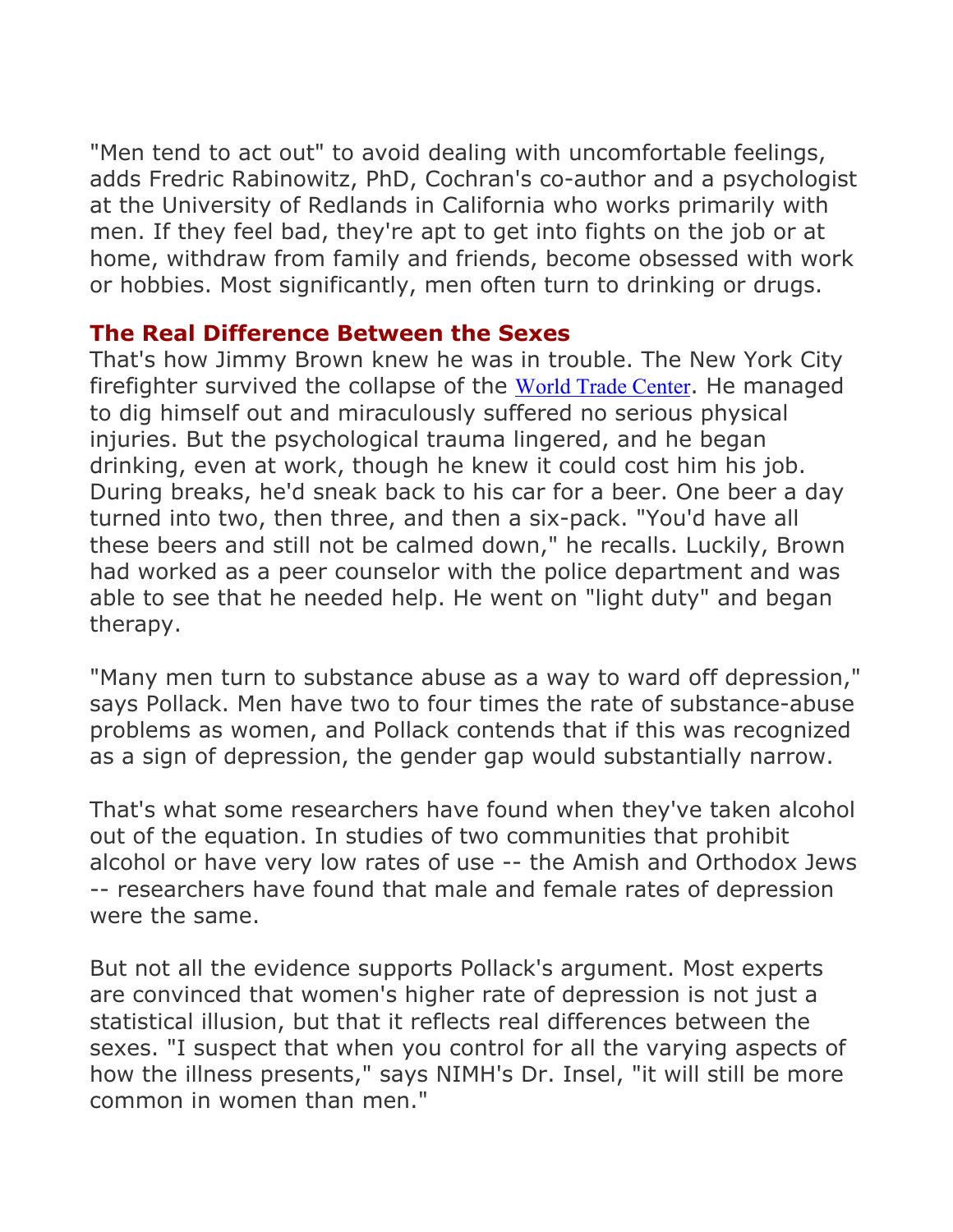An emerging body of research is also pointing to biological differences that may underlie the depression disparity. Female hormones, many researchers believe, likely play a central role, starting in adolescence. In studying girls between the ages of 9 and 15, Duke University psychiatrist Adrian Angold, MD, found that the greatest risk factor for depression was whether a girl had crossed the threshold to maturity, hormonally speaking.

## **Mood Manipulators and DNA**

"Just going from childhood levels of estrogen and testosterone to adult levels placed girls in a higher risk group," Dr. Angold says. "This is likely to be a direct effect of those hormones on the brain." Though it's far from clear how estrogen or testosterone affect mood, he suspects the hormones may switch on genes that carry a predisposition toward depression. Hormone changes at puberty, however, do not appear to increase depression in boys.

Estrogen also enhances the actions of some of the brain's chemical messengers that help regulate mood, such as serotonin. And there is intriguing evidence that women are most vulnerable to depression when estrogen levels are most in flux, such as postpartum or at menopause.

Sherri Walton of Paradise Valley, Arizona, hit an all-time low after the birth of her first daughter. "I used to stand in the shower and just sob because I had all this overwhelming fear and emotion that I did not know what to do with." And when she reached her 40s and entered perimenopause, she says, "My symptoms went off the chart." It took antidepressants and therapy to restore her sense of joy. Celebrities like Marie Osmond and Brooke Shields have gone on record about their own battles with postpartum depression.

Men don't experience those dramatic hormonal ebbs and flows. Around age 30, testosterone levels undergo a long, slow decline. And it's unclear whether dropping testosterone levels affect men's moods. Studies have found conflicting results.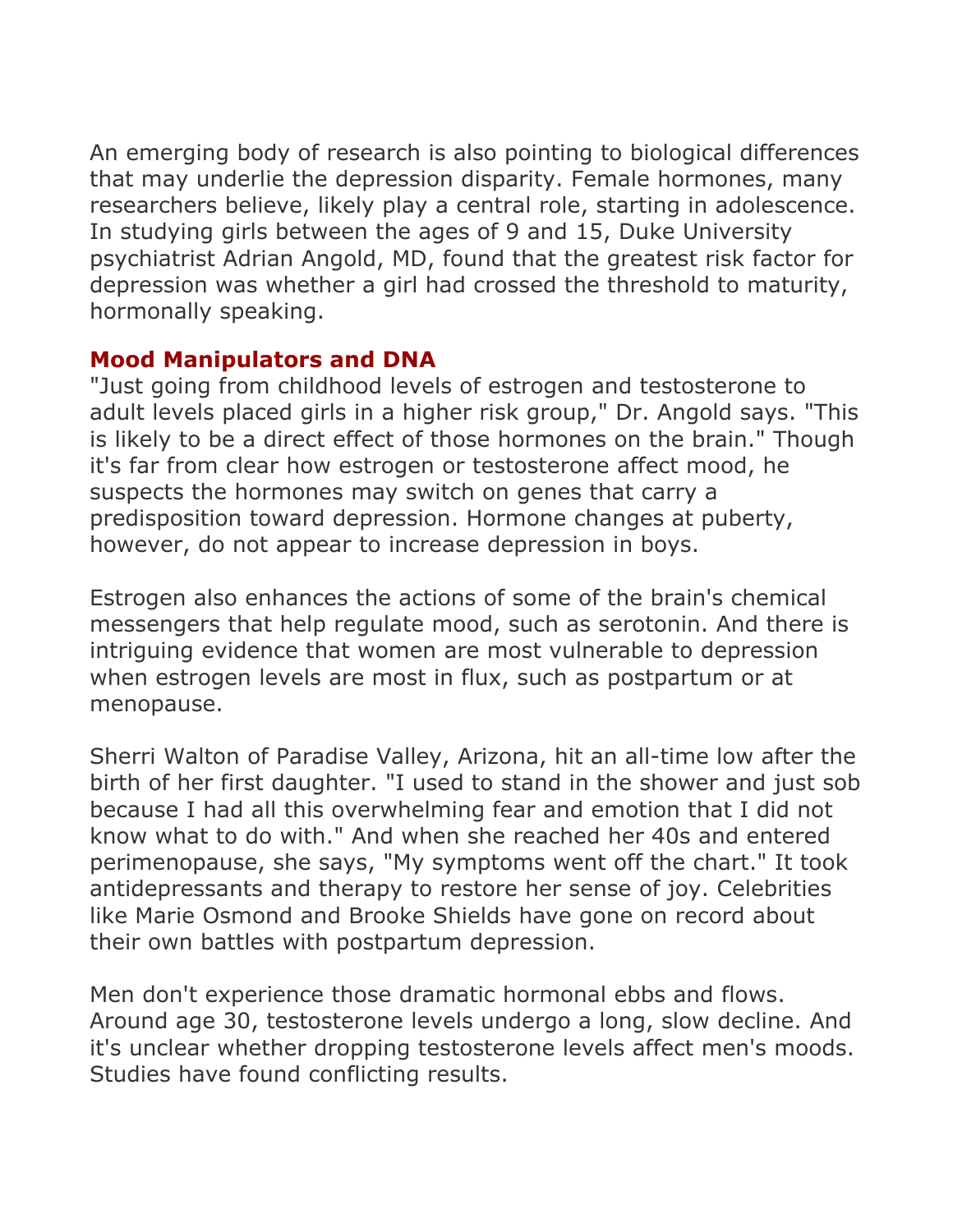Sex hormones aren't the only mood manipulators, however. The hormones that regulate our response to stress also get in on the act, and once again there's early evidence that they operate differently in men and women. UCLA psychiatrist Robert Rubin, MD, compared how depressed men and women responded to a drug that stimulates stress hormones. The depressed women were more sensitive to stress chemicals than the men. Normally, young men have greater stress responses than women, but the depressed men had the least response of all. Though the findings need to be replicated, Dr. Rubin says they could help explain the greater incidence of depression in women: Some women may be predisposed to react to stress more acutely, making it tougher for them to shake off the problems and crises life brings.

Another key factor is the DNA you inherit. Depression often runs in families, as do conditions such as anxiety disorders (which occur more in women), and alcoholism (which affects more men). Researchers have studied twins from families with a history of depression in an effort to understand those genetic influences. The studies suggest that genes have a big say not only in your risk for depression, but also in whether that risk depends on your gender.

### **Overlaps and Other Theories**

The most dramatic evidence comes from a study of 2,662 fraternal and identical twins conducted by psychiatrist Laura Bierut, MD, of Washington University in St. Louis. She found that female twins whose relatives had major depression were more likely to develop it than male twins. According to her analysis, genes accounted for 36 to 44 percent of the depression suffered by the female twins, but 24 percent or less of that suffered by the males. Individual life experiences also had a big impact on both sexes' susceptibility. "Environment," Dr. Bierut concludes, "seems to be playing a greater role in men's depression than in women's." But it is still unknown why.

Other researchers suspect that not all the same genes affect male and female depression. While there's substantial overlap, says Kenneth Kendler, MD, a psychiatrist at Virginia Commonwealth